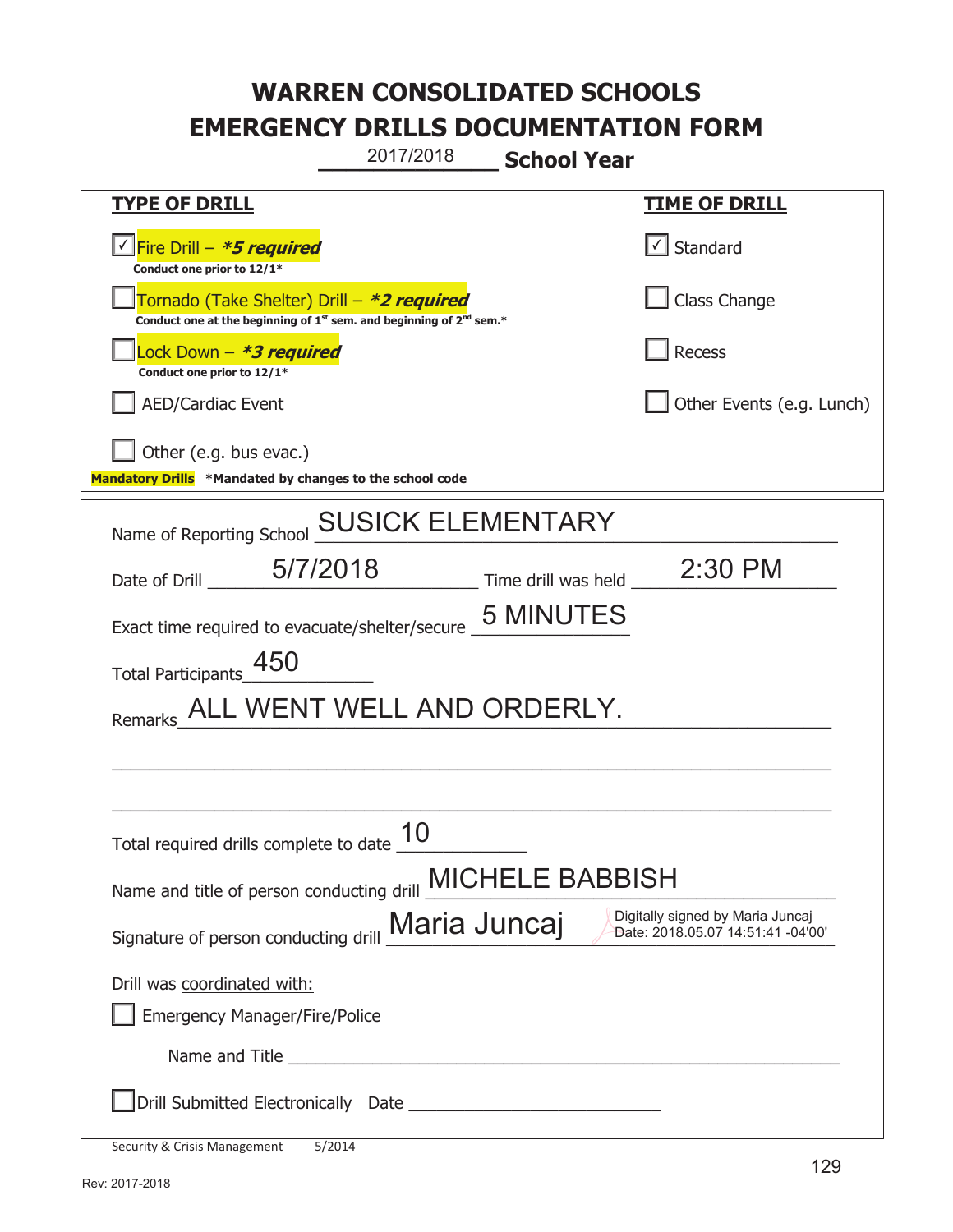|                                                                                                                                           | 2017/2018    | <b>School Year</b>       |                                                                       |
|-------------------------------------------------------------------------------------------------------------------------------------------|--------------|--------------------------|-----------------------------------------------------------------------|
| <b>TYPE OF DRILL</b>                                                                                                                      |              |                          | <b>TIME OF DRILL</b>                                                  |
| √Fire Drill – <b>*5 required</b><br>Conduct one prior to 12/1*                                                                            |              |                          | $\lfloor \angle \rfloor$ Standard                                     |
| Tornado (Take Shelter) Drill - *2 required<br>Conduct one at the beginning of 1 <sup>st</sup> sem. and beginning of 2 <sup>nd</sup> sem.* |              |                          | Class Change                                                          |
| Lock Down - *3 required<br>Conduct one prior to 12/1*                                                                                     |              |                          | Recess                                                                |
| <b>AED/Cardiac Event</b>                                                                                                                  |              |                          | Other Events (e.g. Lunch)                                             |
| Other (e.g. bus evac.)<br>Mandatory Drills *Mandated by changes to the school code                                                        |              |                          |                                                                       |
|                                                                                                                                           |              | <b>SUSICK ELEMENTARY</b> |                                                                       |
| Name of Reporting School _____                                                                                                            |              |                          |                                                                       |
| Date of Drill __ 4/19/201                                                                                                                 |              |                          | 1:24                                                                  |
| Exact time required to evacuate/shelter/secure __________________________________                                                         |              |                          |                                                                       |
| 510<br><b>Total Participants</b>                                                                                                          |              |                          |                                                                       |
|                                                                                                                                           |              |                          |                                                                       |
|                                                                                                                                           |              |                          |                                                                       |
|                                                                                                                                           |              |                          |                                                                       |
|                                                                                                                                           | 9            |                          |                                                                       |
| Name and title of person conducting drill                                                                                                 |              |                          | MICHELE BABBISH-PRINCIPAL                                             |
| Signature of person conducting drill                                                                                                      | Maria Juncaj |                          | Digitally signed by Maria Juncaj<br>Date: 2018.04.19 13:47:09 -04'00' |
| Drill was coordinated with:                                                                                                               |              |                          |                                                                       |
| <b>Emergency Manager/Fire/Police</b>                                                                                                      |              |                          |                                                                       |
|                                                                                                                                           |              |                          |                                                                       |
|                                                                                                                                           |              |                          |                                                                       |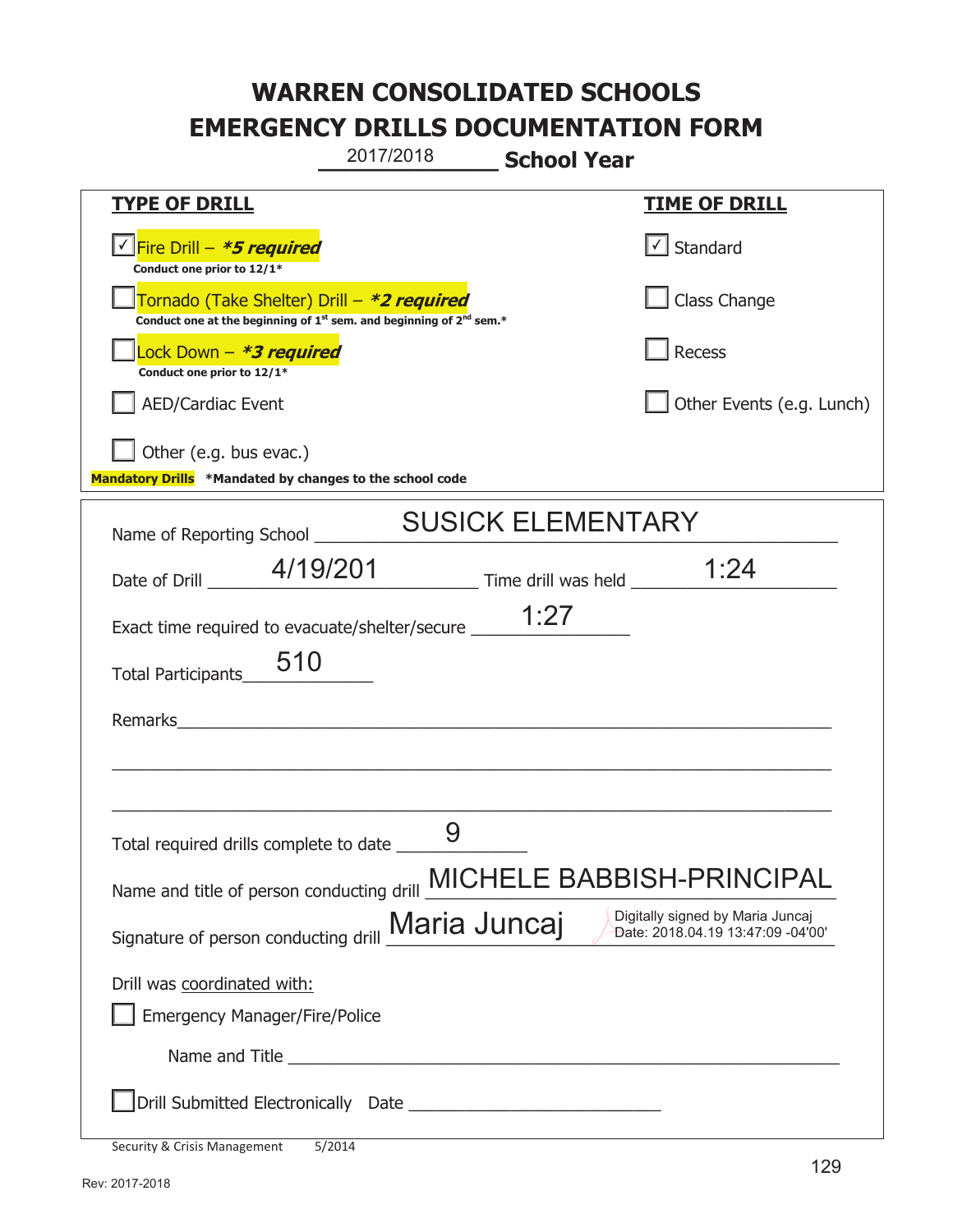**\_\_\_\_\_\_\_\_\_\_\_\_\_ School Year** 

| <u>TYPE OF DRILL</u>                                                                                                                      | <u>TIME OF DRILL</u>                                                  |
|-------------------------------------------------------------------------------------------------------------------------------------------|-----------------------------------------------------------------------|
| Fire Drill - *5 required<br>Conduct one prior to 12/1*                                                                                    | √ Standard                                                            |
| Tornado (Take Shelter) Drill – *2 required<br>Conduct one at the beginning of 1 <sup>st</sup> sem. and beginning of 2 <sup>nd</sup> sem.* | Class Change                                                          |
| Lock Down – <b>*3 required</b><br>Conduct one prior to 12/1*                                                                              | Recess                                                                |
| <b>AED/Cardiac Event</b>                                                                                                                  | Other Events (e.g. Lunch)                                             |
| Other (e.g. bus evac.)                                                                                                                    |                                                                       |
| Mandatory Drills *Mandated by changes to the school code                                                                                  |                                                                       |
| <b>SUSICK ELEMENTARY</b><br>Name of Reporting School                                                                                      |                                                                       |
| Time drill was held 3:23 P.M.<br>Date of Drill 3/5/2018                                                                                   |                                                                       |
|                                                                                                                                           |                                                                       |
| Exact time required to evacuate/shelter/secure $\frac{5}{2}$ MIN                                                                          |                                                                       |
| <b>Total Participants</b>                                                                                                                 |                                                                       |
| ALL WENT WELL<br>Remarks                                                                                                                  |                                                                       |
|                                                                                                                                           |                                                                       |
|                                                                                                                                           |                                                                       |
| 8<br>Total required drills complete to date                                                                                               |                                                                       |
|                                                                                                                                           |                                                                       |
| Name and title of person conducting drill Mrs. Babbish - Principal                                                                        |                                                                       |
| Maria Juncaj<br>Signature of person conducting drill                                                                                      | Digitally signed by Maria Juncaj<br>Date: 2018.03.05 16:04:08 -05'00' |
| Drill was coordinated with:                                                                                                               |                                                                       |
| <b>Emergency Manager/Fire/Police</b>                                                                                                      |                                                                       |
|                                                                                                                                           |                                                                       |
|                                                                                                                                           |                                                                       |

Security & Crisis Management 5/2014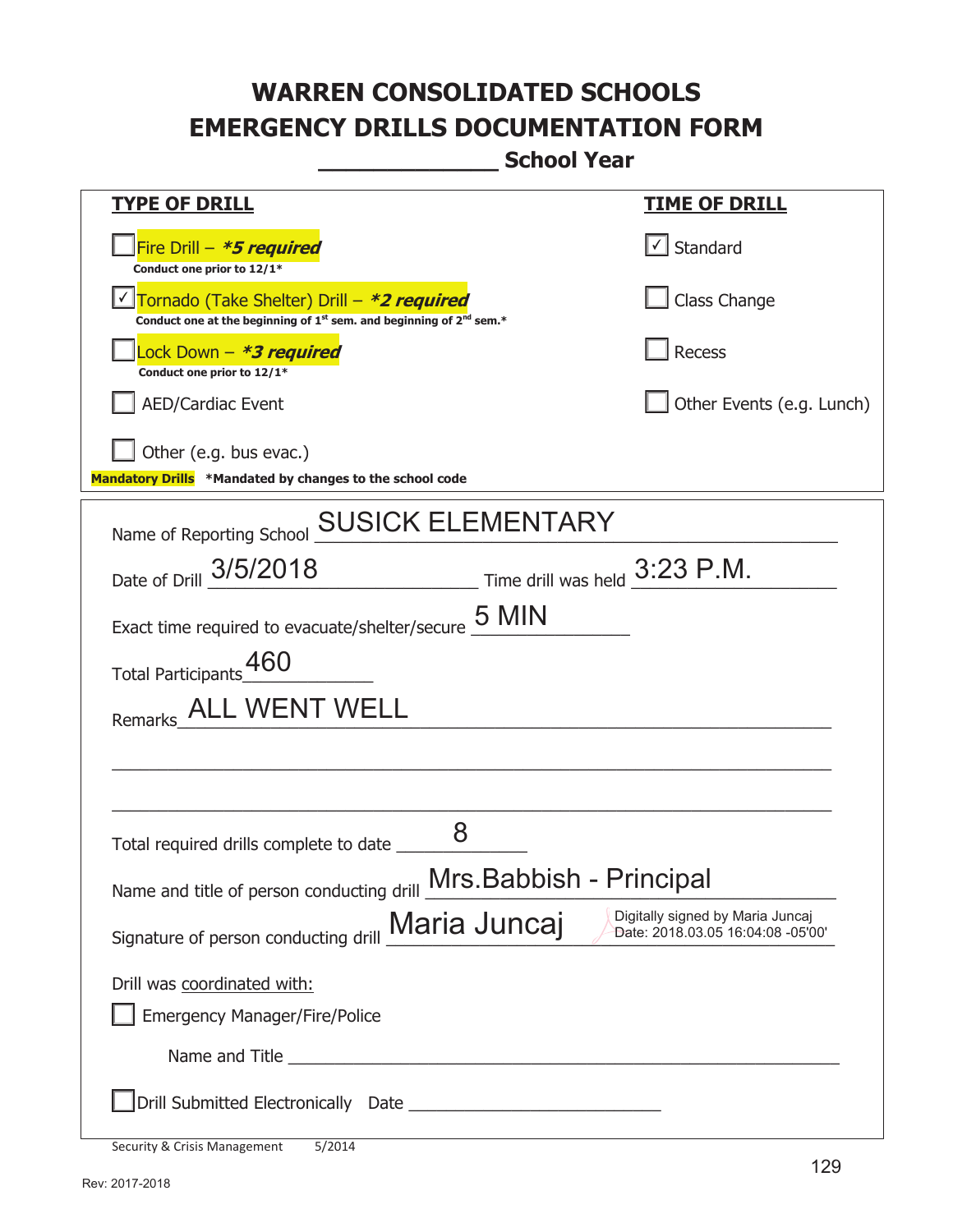**\_\_\_\_\_\_\_\_\_\_\_\_\_ School Year**  2017/2018

| <u>TYPE OF DRILL</u>                                                                                                                      | <u>TIME OF DRILL</u>                                                  |
|-------------------------------------------------------------------------------------------------------------------------------------------|-----------------------------------------------------------------------|
| Fire Drill - *5 required<br>Conduct one prior to 12/1*                                                                                    | Standard                                                              |
| Tornado (Take Shelter) Drill – *2 required<br>Conduct one at the beginning of 1 <sup>st</sup> sem. and beginning of 2 <sup>nd</sup> sem.* | Class Change                                                          |
| √ <mark>Lock Down – <i>*3 required</i></mark><br>Conduct one prior to 12/1*                                                               | Recess                                                                |
| <b>AED/Cardiac Event</b>                                                                                                                  | Other Events (e.g. Lunch)                                             |
| Other (e.g. bus evac.)                                                                                                                    |                                                                       |
| Mandatory Drills *Mandated by changes to the school code                                                                                  |                                                                       |
| <b>SUSICK ELEMENTARY</b><br>Name of Reporting School                                                                                      |                                                                       |
| 2/06/2018<br>Date of Drill                                                                                                                | $\frac{1}{2}$ Time drill was held $\frac{2.05 \text{ PM}}{2}$         |
| Exact time required to evacuate/shelter/secure __                                                                                         | 6 MIN                                                                 |
| 570<br><b>Total Participants</b>                                                                                                          |                                                                       |
| Remarks_All went well                                                                                                                     |                                                                       |
|                                                                                                                                           |                                                                       |
|                                                                                                                                           |                                                                       |
| Total required drills complete to date                                                                                                    |                                                                       |
| Name and title of person conducting drill <b>MICHELE BABBISH - Interim Pr.</b>                                                            |                                                                       |
| Maria Juncaj<br>Signature of person conducting drill                                                                                      | Digitally signed by Maria Juncaj<br>Date: 2018.02.06 14:45:51 -05'00' |
| Drill was coordinated with:                                                                                                               |                                                                       |
| <b>Emergency Manager/Fire/Police</b>                                                                                                      |                                                                       |
|                                                                                                                                           |                                                                       |
| √ Drill Submitted Electronically Date _                                                                                                   | 2/06/2018                                                             |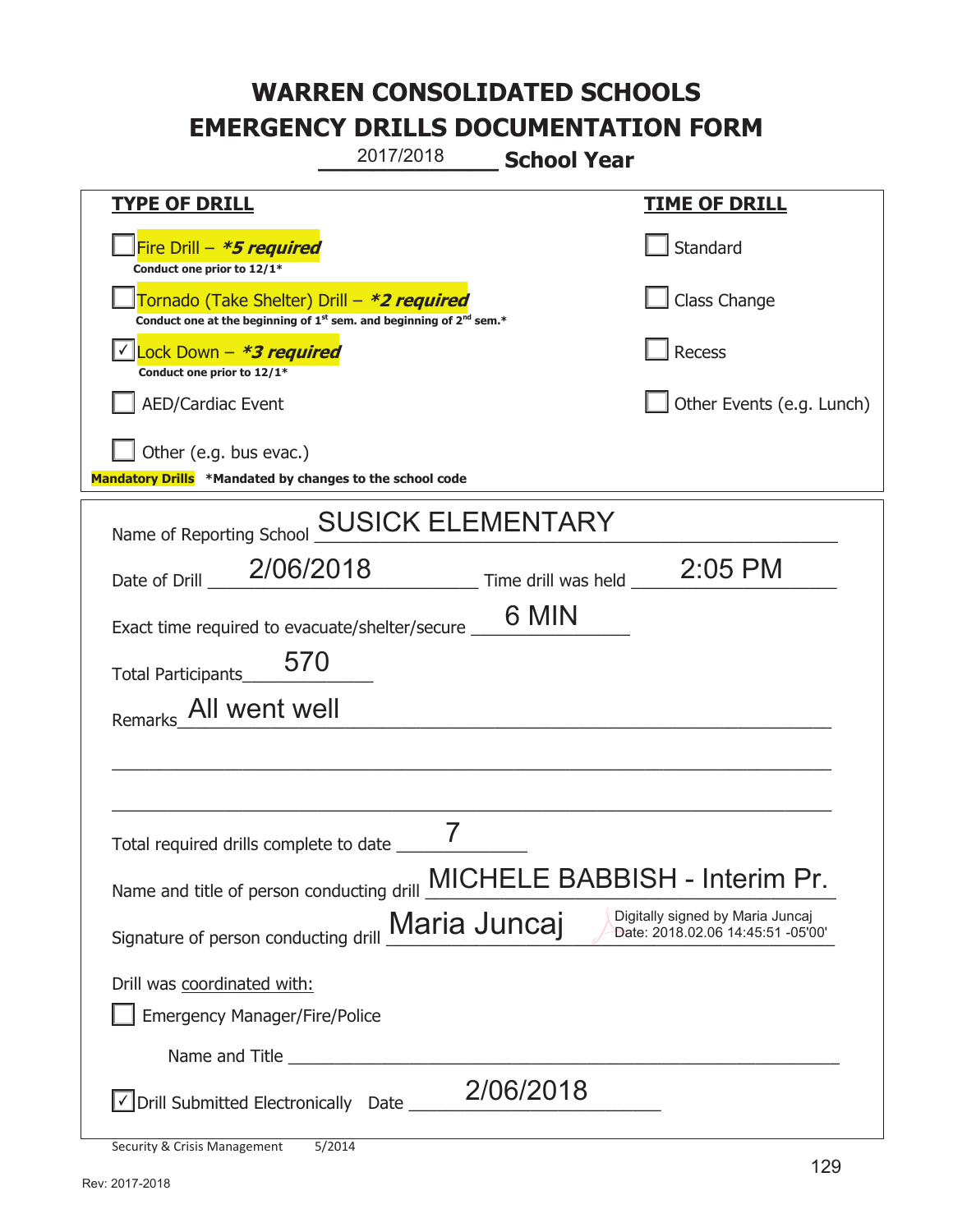**\_\_\_\_\_\_\_\_\_\_\_\_\_ School Year** 

| <u>TYPE OF DRILL</u>                                                                                                        | <u>TIME OF DRILL</u>      |  |
|-----------------------------------------------------------------------------------------------------------------------------|---------------------------|--|
| Fire Drill - *5 required<br>Conduct one prior to 12/1*                                                                      | $\cup$ Standard           |  |
| Tornado (Take Shelter) Drill – *2 required<br>Conduct one at the beginning of $1^{st}$ sem. and beginning of $2^{nd}$ sem.* | Class Change              |  |
| Lock Down - *3 required<br>Conduct one prior to 12/1*                                                                       | <b>Recess</b>             |  |
| <b>AED/Cardiac Event</b>                                                                                                    | Other Events (e.g. Lunch) |  |
| Other (e.g. bus evac.)<br>Mandatory Drills *Mandated by changes to the school code                                          |                           |  |
| Name of Reporting School Susick Elementary                                                                                  |                           |  |
| Date of Drill 01/09/2018<br>Time drill was held 10:30 AM                                                                    |                           |  |
| Exact time required to evacuate/shelter/secure 5 Min                                                                        |                           |  |
| Total Participants 540                                                                                                      |                           |  |
| Drill went as planned<br>Remarks                                                                                            |                           |  |
|                                                                                                                             |                           |  |
|                                                                                                                             |                           |  |
| Total required drills complete to date                                                                                      |                           |  |
| Name and title of person conducting drill <b>Michele Babbish</b>                                                            |                           |  |
| Michele Babbish Digitally signed by Michele Babbish<br>Signature of person conducting drill                                 |                           |  |
| Drill was coordinated with:                                                                                                 |                           |  |
| <b>Emergency Manager/Fire/Police</b>                                                                                        |                           |  |
|                                                                                                                             |                           |  |
| $\vee$ Drill Submitted Electronically Date $\_$ $01/09/2018$                                                                |                           |  |
|                                                                                                                             |                           |  |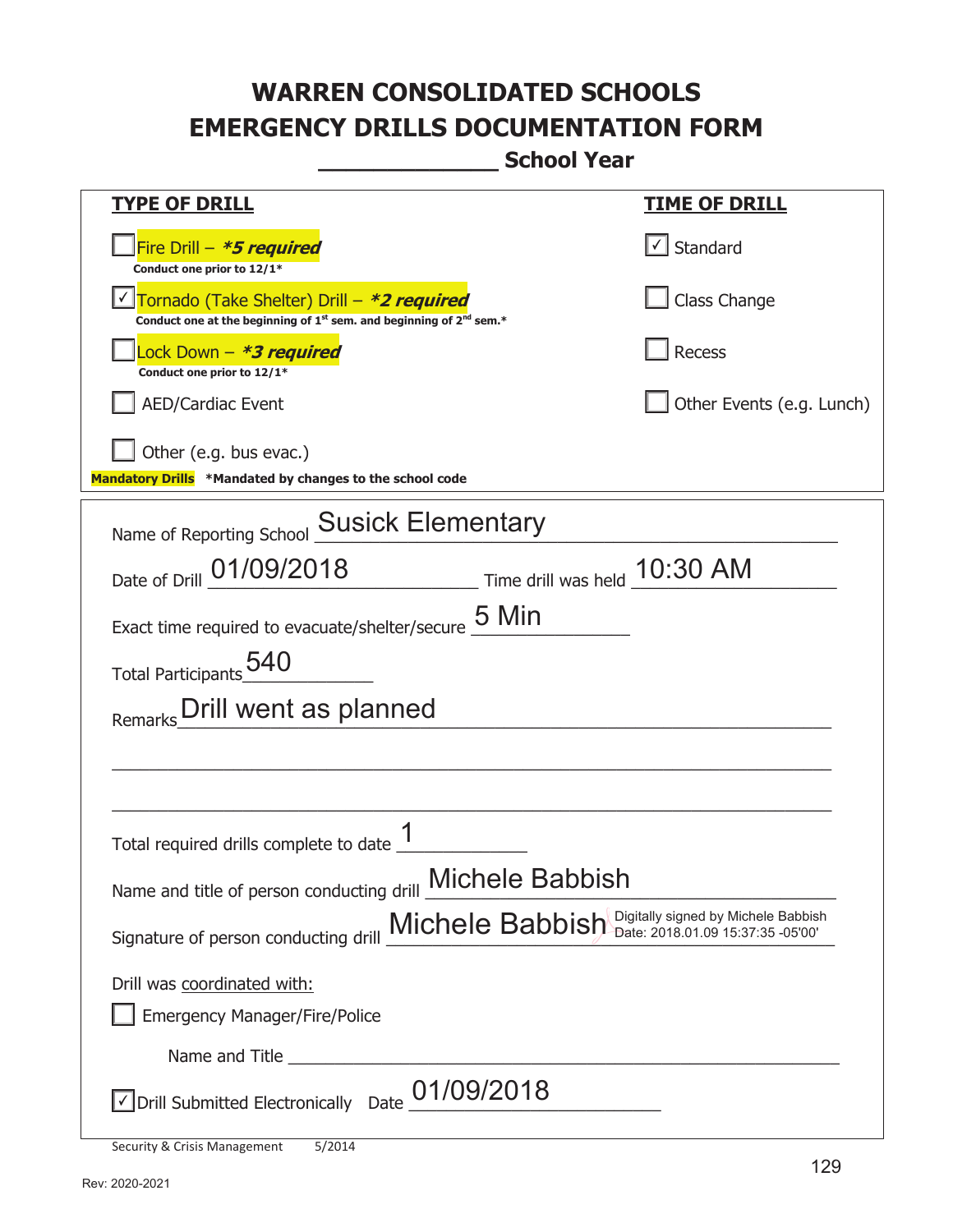**\_\_\_\_\_\_\_\_\_\_\_\_\_ School Year** 

| <u>TYPE OF DRILL</u>                                                                                                        | <b>TIME OF DRILL</b>                                                  |
|-----------------------------------------------------------------------------------------------------------------------------|-----------------------------------------------------------------------|
| Fire Drill – <i>*<b>5 required</b></i><br>Conduct one prior to 12/1*                                                        | Standard                                                              |
| Tornado (Take Shelter) Drill – *2 required<br>Conduct one at the beginning of $1^{st}$ sem. and beginning of $2^{nd}$ sem.* | Class Change                                                          |
| ock Down - <b>*3 required</b><br>Conduct one prior to 12/1*                                                                 | Recess                                                                |
| <b>AED/Cardiac Event</b>                                                                                                    | Other Events (e.g. Lunch)                                             |
| Other (e.g. bus evac.)<br>Mandatory Drills *Mandated by changes to the school code                                          |                                                                       |
| Name of Reporting School SUSICK                                                                                             |                                                                       |
| Time drill was held 9:10 A.M.<br>Date of Drill 11/9/17                                                                      |                                                                       |
| Exact time required to evacuate/shelter/secure $\frac{7 \text{ MIN}}{4}$                                                    |                                                                       |
| Total Participants 530                                                                                                      |                                                                       |
| Due to two substitute teachers in second grade, drill was a little slower than expected.<br>Remarks                         |                                                                       |
|                                                                                                                             |                                                                       |
|                                                                                                                             |                                                                       |
| Total required drills complete to date                                                                                      |                                                                       |
| Name and title of person conducting drill MICHELE BABBISH- Interim Principal                                                |                                                                       |
| Signature of person conducting drill Maria Juncaj                                                                           | Digitally signed by Maria Juncaj<br>Date: 2017.11.09 09:33:45 -05'00' |
| Drill was coordinated with:                                                                                                 |                                                                       |
| <b>Emergency Manager/Fire/Police</b>                                                                                        |                                                                       |
| Name and Title                                                                                                              |                                                                       |
| 11/9/2017<br>√ Drill Submitted Electronically Date                                                                          |                                                                       |
|                                                                                                                             |                                                                       |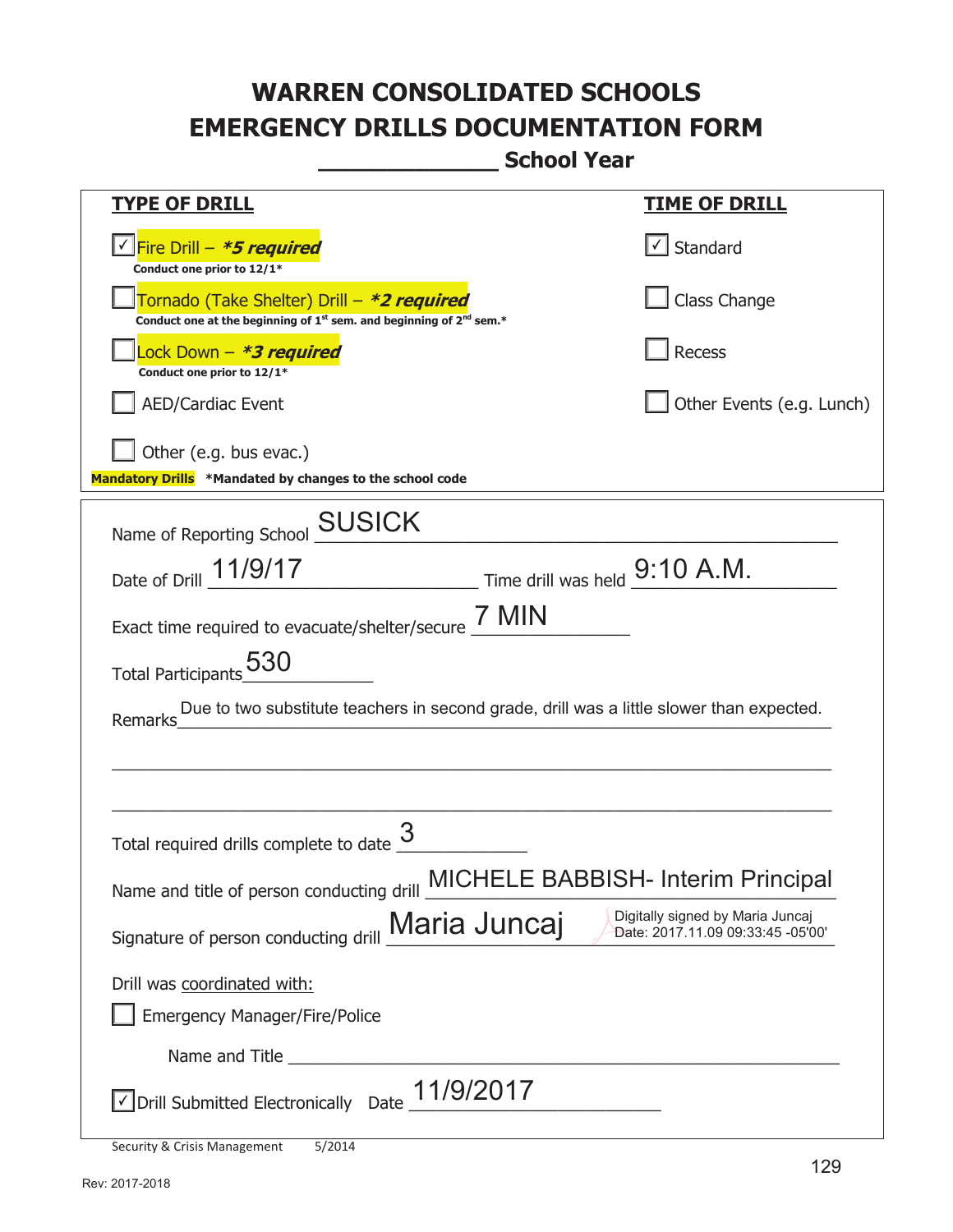**\_\_\_\_\_\_\_\_\_\_\_\_\_ School Year** 

| <b>TYPE OF DRILL</b>                                                                                                                | <u>TIME OF DRILL</u>              |
|-------------------------------------------------------------------------------------------------------------------------------------|-----------------------------------|
| Fire Drill - *5 required<br>Conduct one prior to 12/1*                                                                              | $\lfloor \angle \rfloor$ Standard |
| Tornado (Take Shelter) Drill – *2 required<br>Conduct one at the beginning of $1^{st}$ sem. and beginning of $2^{nd}$ sem.*         | Class Change                      |
| Lock Down - <b>*3 required</b><br>Conduct one prior to 12/1*                                                                        | Recess                            |
| <b>AED/Cardiac Event</b>                                                                                                            | Other Events (e.g. Lunch)         |
| Other (e.g. bus evac.)<br>Mandatory Drills *Mandated by changes to the school code                                                  |                                   |
| Name of Reporting School Susick Elementary                                                                                          |                                   |
| Date of Drill 10/03/2017<br>$\frac{1}{2.30}$ Time drill was held $\frac{2.30}{2.30}$ pm                                             |                                   |
| 5 min<br>Exact time required to evacuate/shelter/secure                                                                             |                                   |
| 460<br><b>Total Participants</b>                                                                                                    |                                   |
| Remarks Everything went as planned                                                                                                  |                                   |
|                                                                                                                                     |                                   |
|                                                                                                                                     |                                   |
| Total required drills complete to date                                                                                              |                                   |
| Name and title of person conducting drill <b>Michele Babbish</b>                                                                    |                                   |
| Digitally signed by Michele Babbish<br>Michele Babbish<br>Date: 2017.10.03 14:46:28 -04'00'<br>Signature of person conducting drill |                                   |
| Drill was coordinated with:                                                                                                         |                                   |
| <b>Emergency Manager/Fire/Police</b>                                                                                                |                                   |
|                                                                                                                                     |                                   |
| 10/03/2017<br>√ Drill Submitted Electronically Date                                                                                 |                                   |
|                                                                                                                                     |                                   |